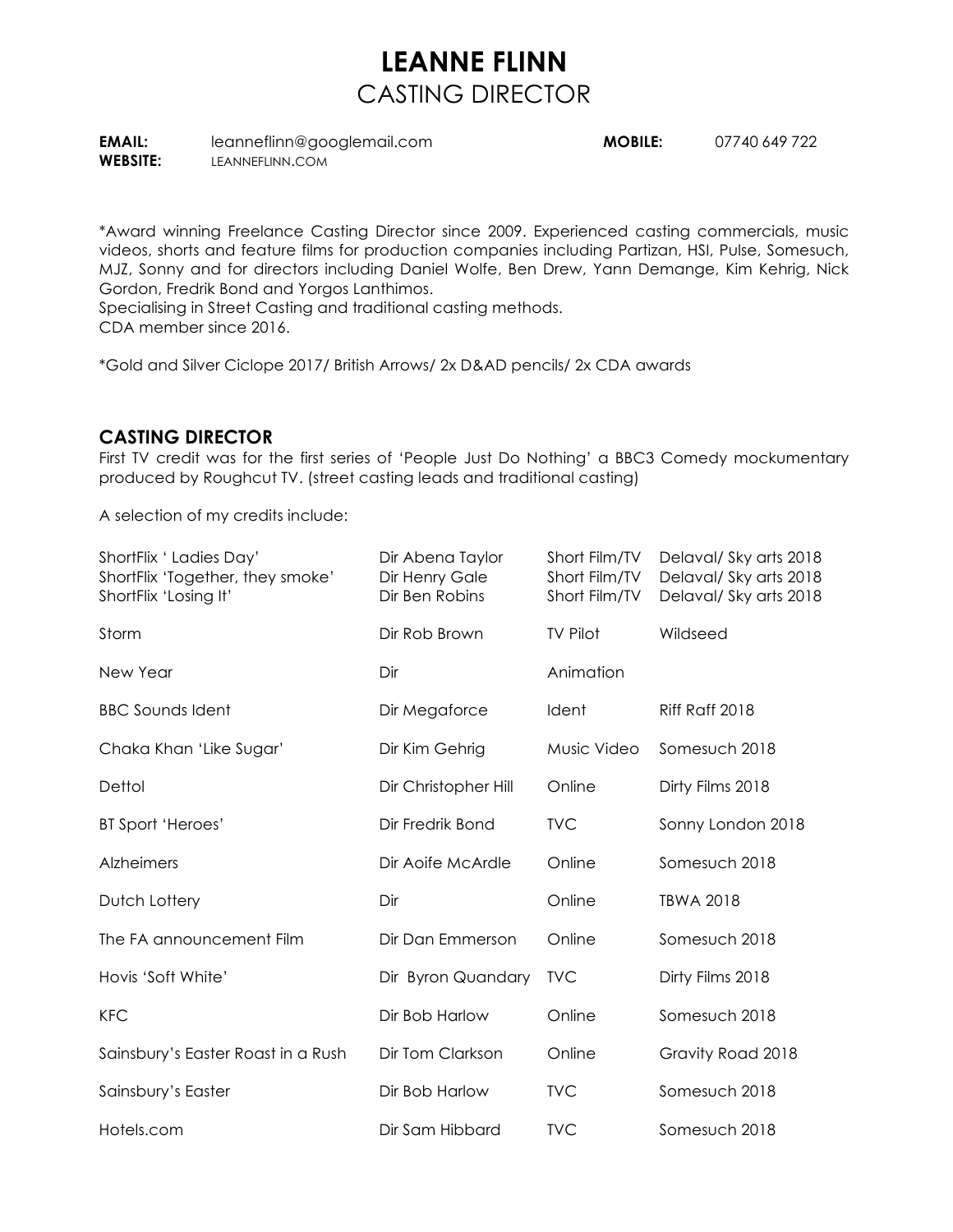| Gap Summer 2018                                         | Dir Kim Gherig       | <b>TVC</b>  | Somesuch 2018           |
|---------------------------------------------------------|----------------------|-------------|-------------------------|
| Nike 'Nothing beats a Londoner'<br>(additional casting) | Dir Megaforce        | <b>TVC</b>  | Riff Raff 2018          |
| McCain 'Here's to love'                                 | Dir Finn McGough     | <b>TVC</b>  | Knucklehead 2018        |
| State Farm                                              | Dir Aoife McArdle    | Commercial  | Anonymous Content       |
| Dua Lipa                                                | Dir Henry Scholfield | Music Video | Caviar 2017             |
| Lexus 'Say yes to the city'                             | Dir                  | <b>TVC</b>  | <b>Stink 2017</b>       |
| Audible                                                 | Dir Max Weiland      | <b>TVC</b>  | Somesuch 2017           |
| <b>VW Dino</b>                                          | Dir Nick Gordon      | <b>TVC</b>  | Somesuch 2017           |
| <b>Berlei</b>                                           | Dir Kim Gehrig       | <b>TVC</b>  | Somesuch 2017           |
| Visa                                                    | Dir Sam Hibbard      | <b>TVC</b>  | Somesuch 2017           |
| Uber                                                    | Dir Kim Gehrig       | <b>TVC</b>  | Somesuch 2017           |
| Uniqlo'Move'                                            | Dir Autumn De Wilde  | <b>TVC</b>  | Anonymous Content       |
| *Absolut 'Equal Love'                                   | Dir Aoife McArdle    | Online      | Somesuch 2017           |
| <b>Iceland Mini Waste Warriors</b>                      | Dir Misha Vertkin    | Online      | <b>Jungle Creations</b> |
| Eurostar                                                | Dir Kim Gehrig       | <b>TVC</b>  | Somesuch 2017           |
| Slingo                                                  | Dir Tom Clarkson     | Online      | <b>VCCP 2017</b>        |
| *This Girl Can 'Phenomenal Woman' Dir Kim Gherig        |                      | <b>TVC</b>  | Somesuch 2017           |
| Rustlers '80 yrs of torment'                            | Dir Steve Rogers     | <b>TVC</b>  | Somesuch 2017           |
| The Stepney Line Dancer                                 | Dir Sam Hibbard      | Short Film  | M2M / Somesuch          |
| <b>Wild Horses</b>                                      | Dir Rory Stewart     | Short Film  | <b>NFTS 2016</b>        |
| Kara                                                    | Dir Deepa Keshvala   | Short Film  | <b>BFI</b>              |
| Dominos 'Lost for Words'                                | Dir Sam Hibbard      | <b>TVC</b>  | Somesuch 2016           |
| Costa 'Team Talk'                                       | Dir Nick Gordon      | <b>TVC</b>  | Somesuch 2016           |
| <b>VW Cinema Idents</b>                                 | Dir Nick Gordon      | <b>TVC</b>  | Somesuch 2016           |
| Axe 'You Got Something'                                 | Dir Nick Gordon      | <b>TVC</b>  | Somesuch 2016           |
| Nurofen IT Guy                                          | Dir Sam Hibbard      | <b>TVC</b>  | Somesuch 2016           |
| Radox                                                   | Dir Daniel Wolfe     | <b>TVC</b>  | Somesuch 2016           |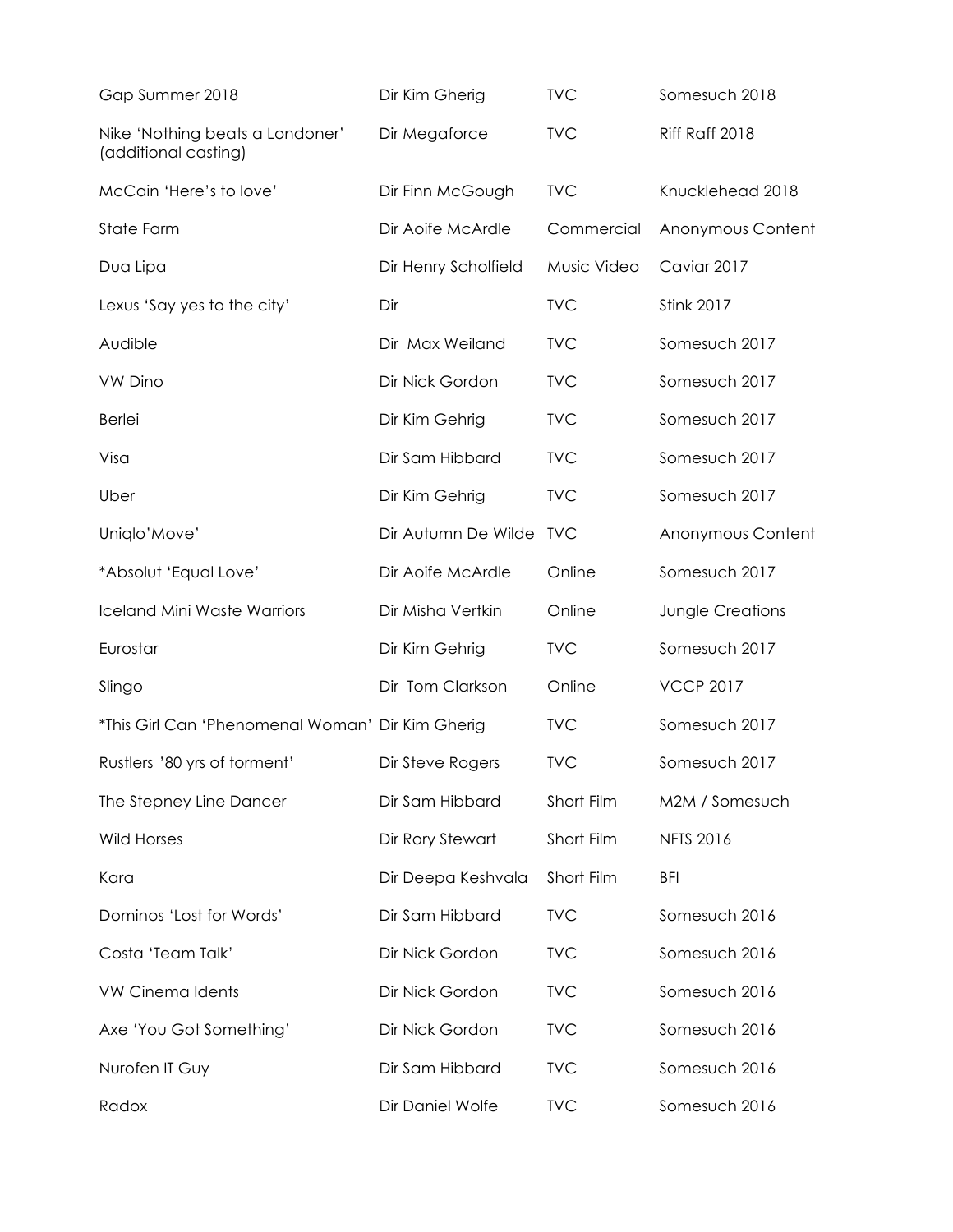| Sliding                                              | Dir Lucy Campbell              | Short Film    | Delaval/BFI/Film 4 2016  |
|------------------------------------------------------|--------------------------------|---------------|--------------------------|
| Marina and Adrienne                                  | Dir Lucy Campbell              | Short Film    | Delaval/BFI/FilmLondon   |
| Years and Years 'Desire'                             | Dir Fred Rowson                | Music Video   | Colonel Blimp 2016       |
| Jack Garrat 'Worry'                                  | Dir Tom Clarkson               | Music Video   | Burning Reel 2016        |
| Jack Garrat 'Surprise Yourself'                      | Dir Tom Clarkson               | Music Video   | Burning Reel 2016        |
| Selfridges 'EveryBody'                               |                                | <b>Stills</b> | <b>Kiosk 2015</b>        |
| John Lewis 'Man on the Moon'                         | Dir Kim Gehrig                 | <b>TVC</b>    | Somesuch 2015            |
| *John Smiths 'Only ordinary by Name' Dir Nick Gordon |                                | <b>TVC</b>    | Somesuch 2015            |
| This Girl Can                                        | Dir Kim Gehrig                 | <b>TVC</b>    | Somesuch 2015            |
| Girl Like You                                        | Dir                            | Short Film    | X films 2015             |
| Vodafone 4G 'Netflix'                                | Dir Kim Gehrig                 | <b>TVC</b>    | Somesuch & Co 2014       |
| Cos Fashion Film                                     | Dir Lernert & Sander           | Online        | <b>Blink 2014</b>        |
| Jungle 'Time'                                        | Dir Oliver Hadlee Pearch Promo |               | Blink/Colonel Blimp 2014 |
| Vodafone 4G 'Spotify/SkySports                       | Dir Kim Gherig                 | <b>TVC</b>    | Somesuch & Co 2014       |
| Senadee 'Robot Love'                                 | Dir David Allain               | Music Video   | Rankin Films 2014        |
| Freeview Online                                      | Dir Lucy Tcherniak             | Online        | Grand Union 2014         |
| No.7                                                 | Dir Dawn Shadforth             | <b>TVC</b>    | <b>Sonny 2014</b>        |
| Cock Robin                                           | Dir BobBenedict                | Short Film    | 2014                     |
| <b>Budget &amp; Go</b>                               | Dir Truman & Cooper Online     |               | <b>Blink 2014</b>        |
| Rosie Lowe 'Games'                                   | Dir Fred Rowson                | Music Video   | Colonel Blimp 2014       |
| Youngs                                               | Dir Eric Lynn                  | <b>TVC</b>    | Partizan 2013            |
| Chase & Status 'Count on Me'                         | Dir Charlie & Joe              | Music Video   | Forever Pictures 2013    |
| Cadbury 'Christmas Street'                           | Dir Kim Gherig                 | <b>TVC</b>    | Somesuch & Co 2013       |
| Tesco 'Love Every Mouthful'                          | Dir Daniel Wolfe               | <b>TVC</b>    | Somesuch & Co 2013       |
| MIA 'Bring The Noize'                                | Dir. Ben Newman                | Music Video   | Pulse Films 2013         |
| <b>Curiously Cinnamon</b><br>'Boombox Breakfast'     | Dir. Kit Lynch-Robinson TVC    |               | Hungry Man 2013          |
| Tesco Christmas 2012<br>(Additional street casting)  | Dir. Daniel Wolfe              | <b>TVC</b>    | Somesuch & Co 2012       |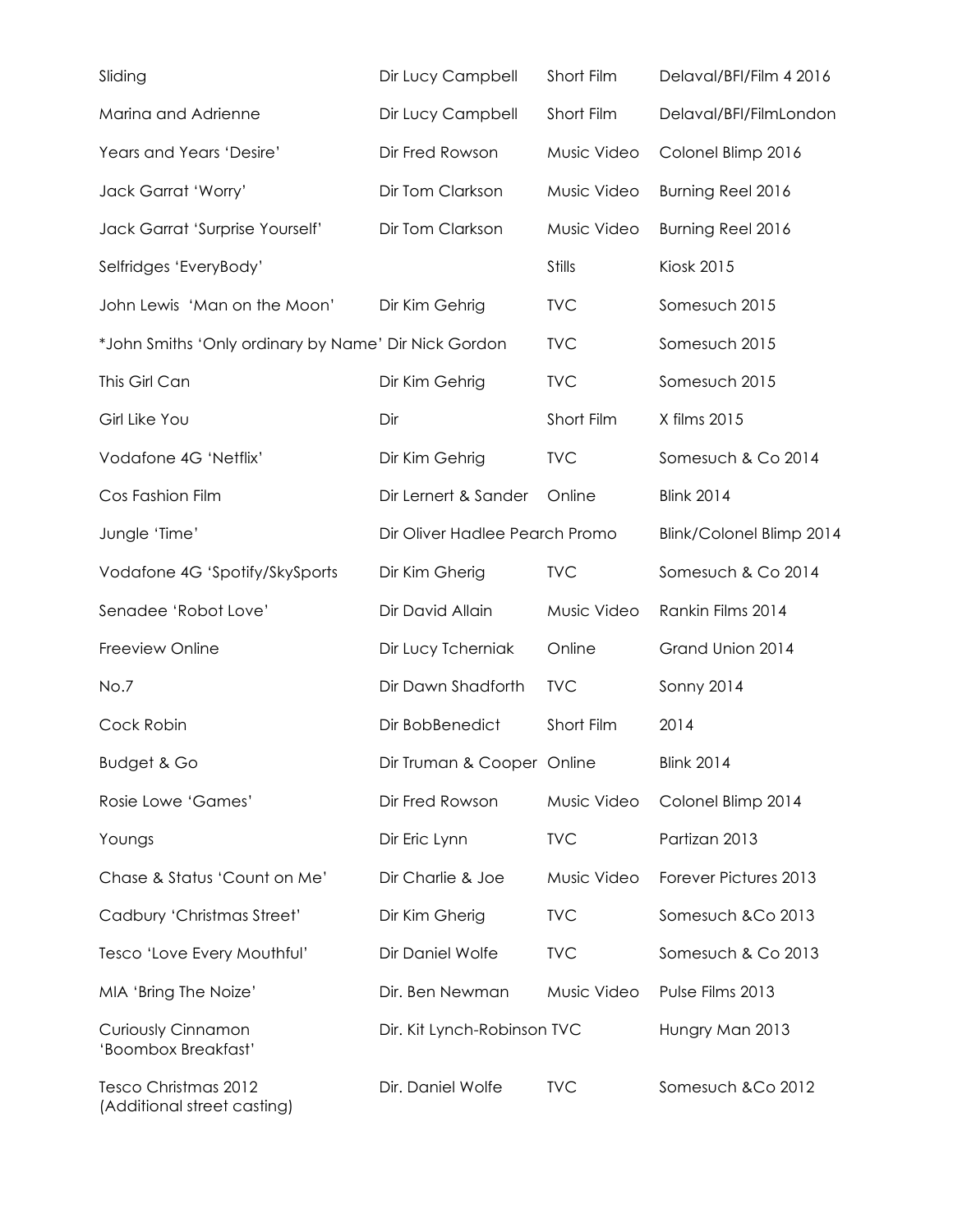| Boots Christmas 'Lets Feel Good'<br>(Casting with Kharmel Cochrane)         | Dir. Nick Gordon                                  | <b>TVC</b>                     | Somesuch & Co. - 2012                              |
|-----------------------------------------------------------------------------|---------------------------------------------------|--------------------------------|----------------------------------------------------|
| Asics 'Better your best'<br>(Addition street casting in Iceland)            | Dir.Kim Gherig                                    | <b>TVC</b>                     | Somesuch & $Co. - 2012$                            |
| Sterephonics 'Violins & Tambourines'                                        | Dir. Kelly Jones                                  | Music Video                    | Agile Films 2012                                   |
| Smyths Toys                                                                 | Dir.Bill Clark                                    | <b>TVC</b>                     | Origami Films 2012                                 |
| Thomson<br>'The good times just got better'<br>(Street casting in Tenerife) | Dir.Eric Lynn                                     | <b>TVC</b>                     | Partizan 2012                                      |
| Vaccines 'No Hope'                                                          | Dir. Jesse John Jenkins Music Video Partizan 2012 |                                |                                                    |
| HTC 'Miami Base Project'<br>(Additional street casting in Miami)            | Dir.Daniel Wolfe                                  | <b>TVC</b>                     | Somesuch & Co. - 2012                              |
| <b>BBC Radio 1 'Hackney Weekend'</b>                                        | Dir. Huse Monfaradi                               | <b>TV Promo</b>                | Redbee 2012                                        |
| Stella Artois 'World Trade Fair'<br>(Additional street casting in Kiev)     | Dir.Nick Gordon                                   | <b>TVC</b>                     | Somesuch & Co. - 2012                              |
| O2/Nike 'The Circe'                                                         | Dir AG Rojas                                      | <b>TVC</b>                     | Pulse Films 2012                                   |
| Plan B 'ill manors'                                                         | Dir.Yann Demange                                  | Music Video                    | <b>Stink 2012</b>                                  |
| Adidas 'Ready to run?'                                                      | Dir.Bob Harlow                                    |                                | Branded Films Somesuch & Co. - 2012                |
| The Shoes 'Time to Dance'                                                   | Dir. Daniel Wolfe                                 | Music Video                    | Somesuch & Co. - 2012                              |
| 'Rachael'                                                                   | Dir. Rankin<br>Writer:.Irvine Welsh               | Short Film                     | <b>Rankin Film Productions</b><br>(C4 Random Acts) |
| 'Will You Marry Me?'                                                        | Dir. David Allain                                 | Short Film                     | <b>Rankin Film Productions</b>                     |
| 'Ablution'                                                                  | Dir. Vicky Lawton                                 | Short Film                     | <b>Rankin Film Productions</b>                     |
| 'Shoot Me'                                                                  | Dir. Kate Hardie                                  | Short Film                     | <b>Rankin Film Productions</b>                     |
| Tourism Ireland                                                             | Dir.Bob Harlow                                    | <b>TVC</b>                     | Somesuch & Co. - 2011                              |
| Discover Ireland 'Jump In'                                                  | Dir.Daniel Wolfe                                  | <b>TVC</b>                     | Somesuch & Co. - 2011                              |
| Chivas 'The Art of Hosting'                                                 | Dir. John Dower                                   | <b>Branded Films 2AM Films</b> |                                                    |
| Vodafone 'Codes'                                                            | Dir.Daniel Wolfe                                  | <b>TVC</b>                     | Somesuch&Co-2011                                   |
| Range Rover 'Pulse of the City'                                             | Dir. Bob Harlow                                   |                                | Branded Films Somesuch & Co. - 2011                |
| Rita Ora 'Uneasy'                                                           | Dir. Daniel Wolfe                                 | Music Video                    | Somesuch & Co. - 2010                              |
| Plan B 'The Recluse'                                                        | Dir. Daniel Wolfe                                 | Music Video                    | Partizan - 2010                                    |
| Plan B 'Prayin''                                                            | Dir. Daniel Wolfe                                 | Music Video                    | Partizan - 2010                                    |
| Plan B 'She Said'                                                           | Dir. Daniel Wolfe                                 | Music Video                    | Partizan - 2010                                    |